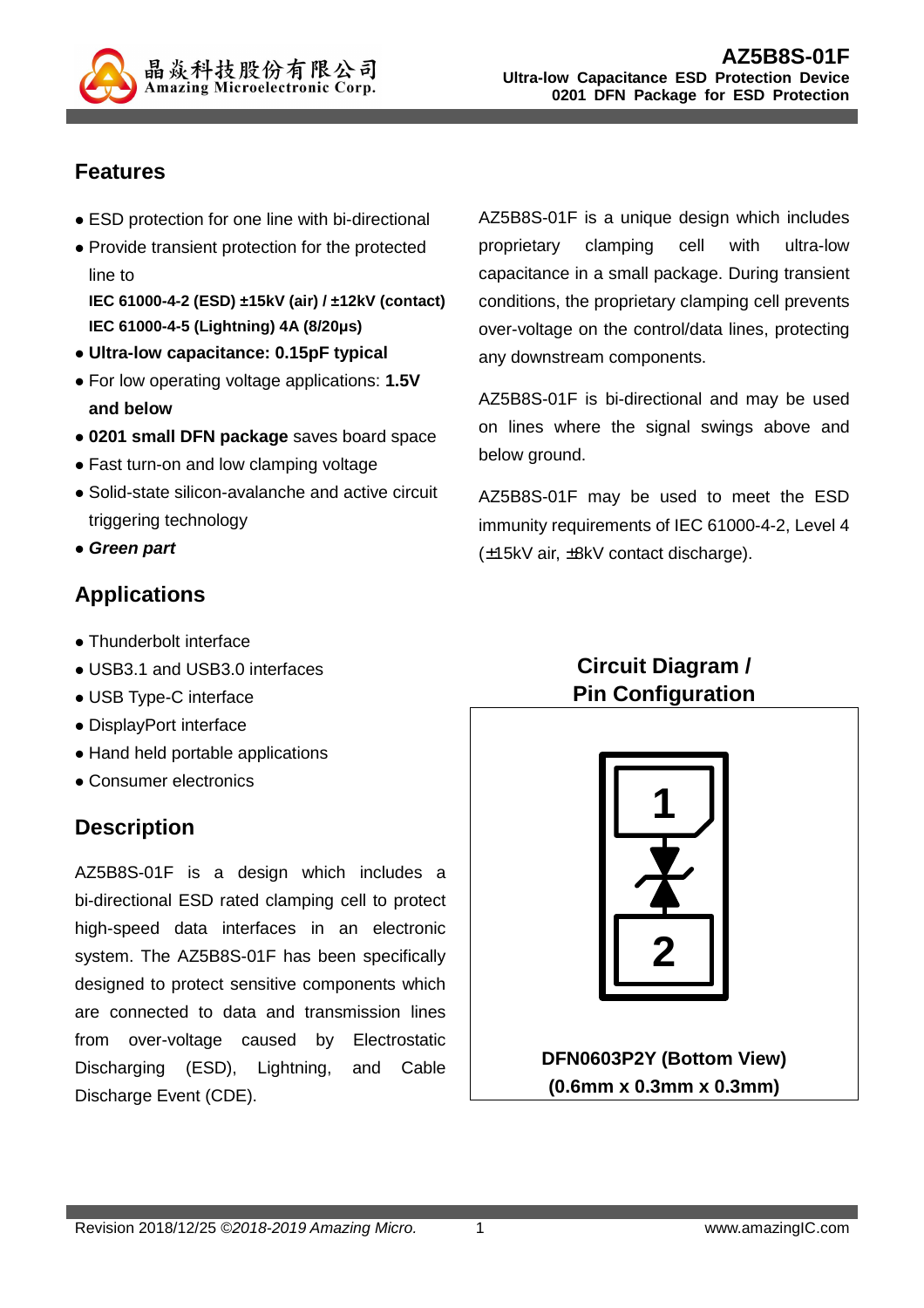

# **SPECIFICATIONS**

| <b>ABSOLUTE MAXIMUM RATINGS</b> ( $T_A = 25^\circ C$ , unless otherwise specified) |                             |                 |             |  |
|------------------------------------------------------------------------------------|-----------------------------|-----------------|-------------|--|
| <b>PARAMETER</b>                                                                   | <b>SYMBOL</b>               | <b>RATING</b>   | <b>UNIT</b> |  |
| Peak Pulse Current (tp=8/20µs)                                                     | $I_{\text{pp}}$             | 4               | Α           |  |
| <b>Operating Supply Voltage</b>                                                    | $V_{DC}$                    | ±1.65           | V           |  |
| ESD per IEC 61000-4-2 (Air)                                                        | $V_{ESD-1}$                 | ±15             | kV          |  |
| ESD per IEC 61000-4-2 (Contact)                                                    | $V_{ESD-2}$                 | ±12             |             |  |
| <b>Lead Soldering Temperature</b>                                                  | $T_{\texttt{SOL}}$          | 260 (10 sec.)   | $^{\circ}C$ |  |
| <b>Operating Temperature</b>                                                       | ${\mathsf T}_{\textsf{OP}}$ | $-55$ to $+125$ | $^{\circ}C$ |  |
| Storage Temperature                                                                | ${\sf T}_{\text{STO}}$      | $-55$ to $+150$ | $^{\circ}C$ |  |

| <b>ELECTRICAL CHARACTERISTICS</b>        |                   |                                                                  |            |            |            |             |
|------------------------------------------|-------------------|------------------------------------------------------------------|------------|------------|------------|-------------|
| <b>PARAMETER</b>                         | <b>SYMBOL</b>     | <b>CONDITION</b>                                                 | <b>MIN</b> | <b>TYP</b> | <b>MAX</b> | <b>UNIT</b> |
| <b>Reverse Stand-Off</b><br>Voltage      | $V_{RWM}$         | T=25 $\degree$ C.                                                | $-1.5$     |            | 1.5        | $\vee$      |
| Reverse Leakage<br>Current               | $I_{\text{Leak}}$ | $V_{RWM} = \pm 1.5V$ , T=25 °C.                                  |            |            | 100        | nA          |
| Reverse<br>Breakdown Voltage             | $V_{BV}$          | $I_{\text{BV}} = 10 \mu A$ , T=25 °C.                            | 4          |            |            | $\vee$      |
| <b>ESD Clamping</b><br>Voltage (Note 1)  | $VCL-ESD$         | IEC 61000-4-2 +8kV ( $I_{TLP}$ = 16A),<br>Contact mode, T=25 °C. |            | 5.5        |            | $\vee$      |
| <b>ESD Dynamic Turn</b><br>on Resistance | $R_{dynamic}$     | IEC 61000-4-2 0~+8kV,<br>Contact mode, T=25 °C.                  |            | 0.25       |            | Ω           |
| Channel Input                            | $C_{IN}$          | $V_R$ = 1V, f = 1MHz, T=25 °C.                                   |            | 0.18       |            | pF          |
| Capacitance                              |                   | $V_R$ = 1V, f = 1GHz, T=25 °C.                                   |            | 0.15       |            | pF          |

Note 1: ESD Clamping Voltage was measured by Transmission Line Pulsing (TLP) System.

TLP conditions:  $Z_0 = 50\Omega$ ,  $t_p = 100$ ns,  $t_r = 1$ ns.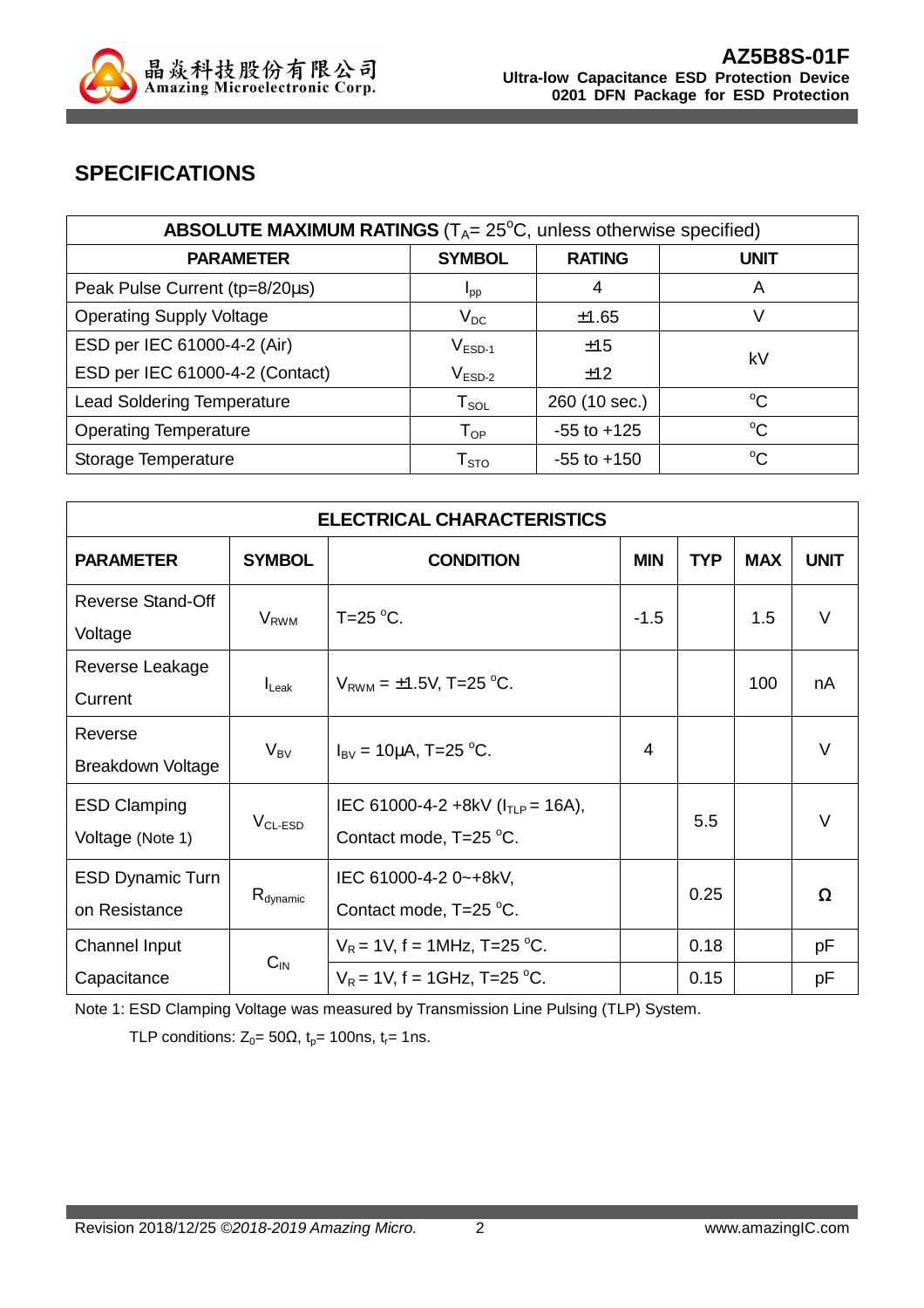

## **Typical Characteristics**



**Transmission Line Pulsing (TLP) Voltage (V)**

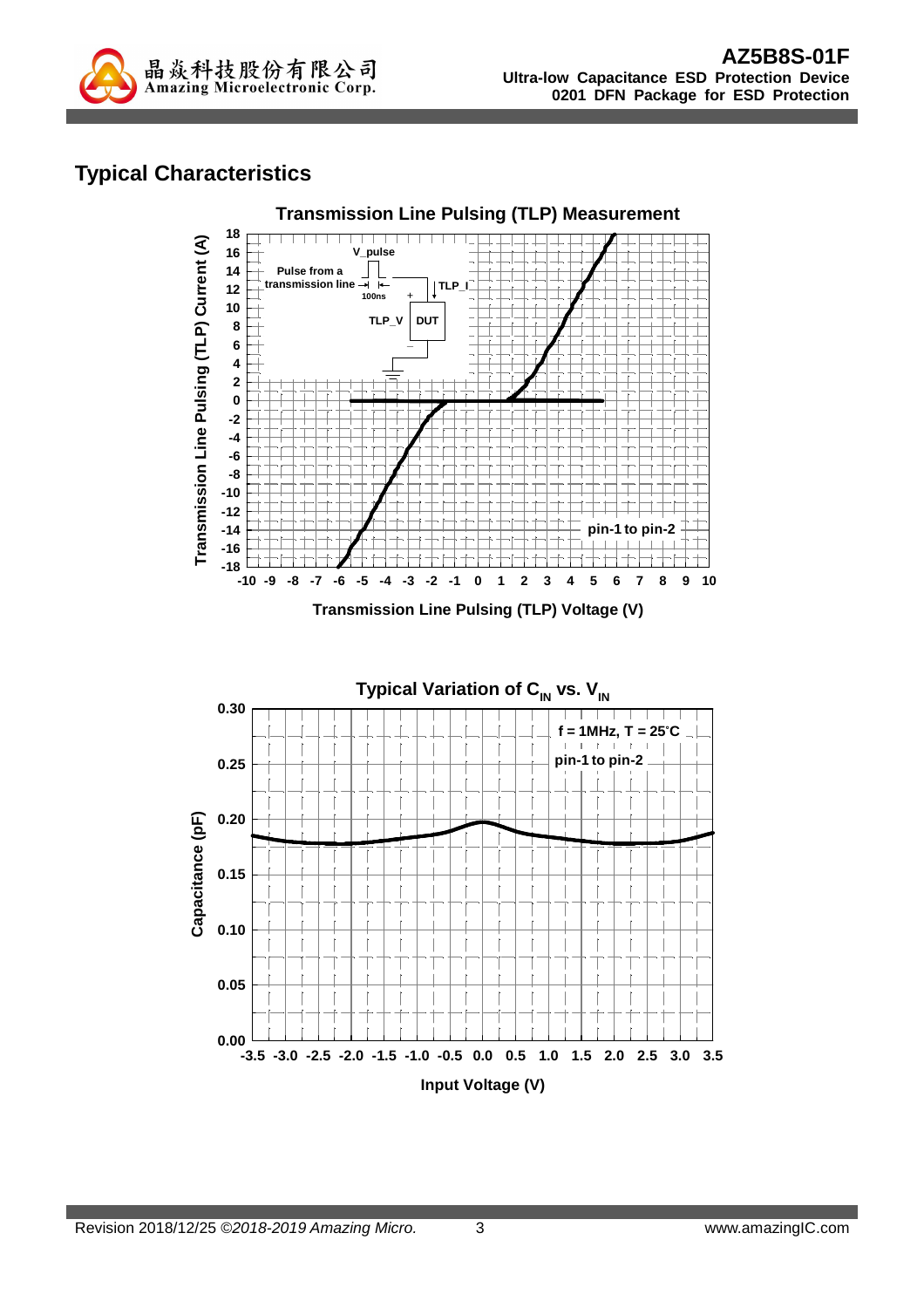

### **Application Information**

The AZ5B8S-01F is designed to protect one line against system ESD pulse by clamping it to an acceptable reference. It provides bi-directional protection.

The usage of the AZ5B8S-01F is shown in Fig. 1. Protected line, such as data line, control line, or power line, is connected at pin 1. The pin 2 is connected to a ground plane on the board. In order to minimize parasitic inductance in the board traces, all path lengths connected to the pins of AZ5B8S-01F should be kept as short as possible.

In order to obtain enough suppression of ESD induced transient, a good circuit board is critical. Thus, the following guidelines are recommended:

- Minimize the path length between the protected lines and the AZ5B8S-01F.
- Place the AZ5B8S-01F near the input terminals or connectors to restrict transient coupling.
- The ESD current return path to ground should be kept as short as possible.
- Use ground planes whenever possible.
- NEVER route critical signals near board edges and near the lines which the ESD transient easily injects to.



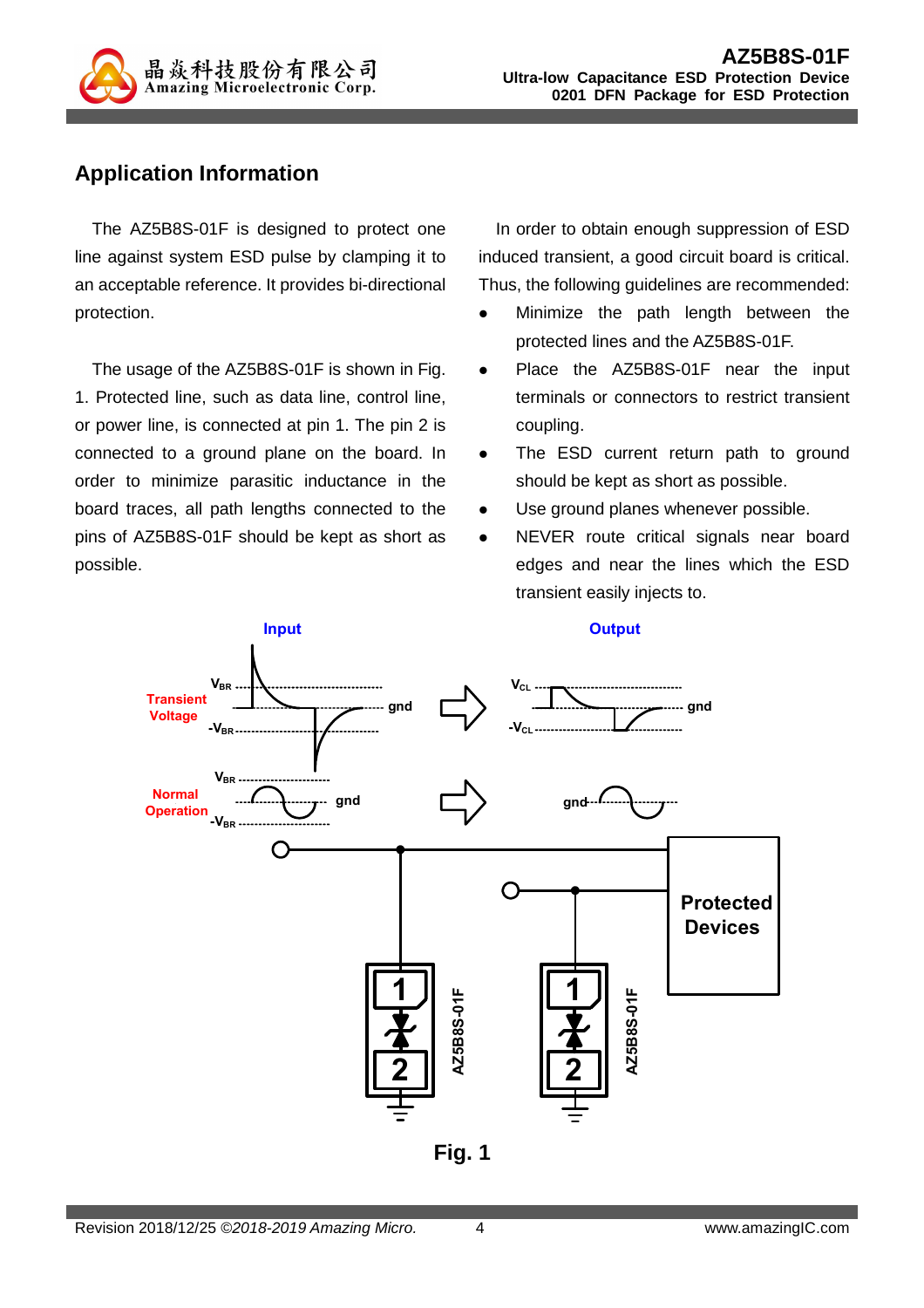

### **Mechanical Details**



| <b>SYMBOL</b> | <b>MILLIMETERS</b> |      |      |  |
|---------------|--------------------|------|------|--|
|               | MIN.<br>NOM.       |      | MAX. |  |
| Е             | 0.55               | 0.6  | 0.65 |  |
| D             | 0.25               | 0.3  | 0.35 |  |
| A             | 0.28               | 0.3  | 0.32 |  |
| A1            | 0                  | 0.02 | 0.05 |  |
| L1            | 0.13               | 0.18 | 0.23 |  |
| L2            | 0.14               | 0.19 | 0.24 |  |
| C1/C2         | 0.2                | 0.25 | 0.3  |  |
| е             | 0.35 BSC           |      |      |  |

#### **LAND LAYOUT**



#### **(Unit: mm)**

Notes:

This LAND LAYOUT is for reference purposes only. Please consult your manufacturing partners to ensure your company's PCB design guidelines are met.

## **MARKING CODE**



J = Device Code

| <b>Part Number</b> | <b>Marking Code</b> |  |
|--------------------|---------------------|--|
| AZ5B8S-01F.R7G     |                     |  |
| (Green Part)       |                     |  |

Note. Green means Pb-free, RoHS, and Halogen free compliant.